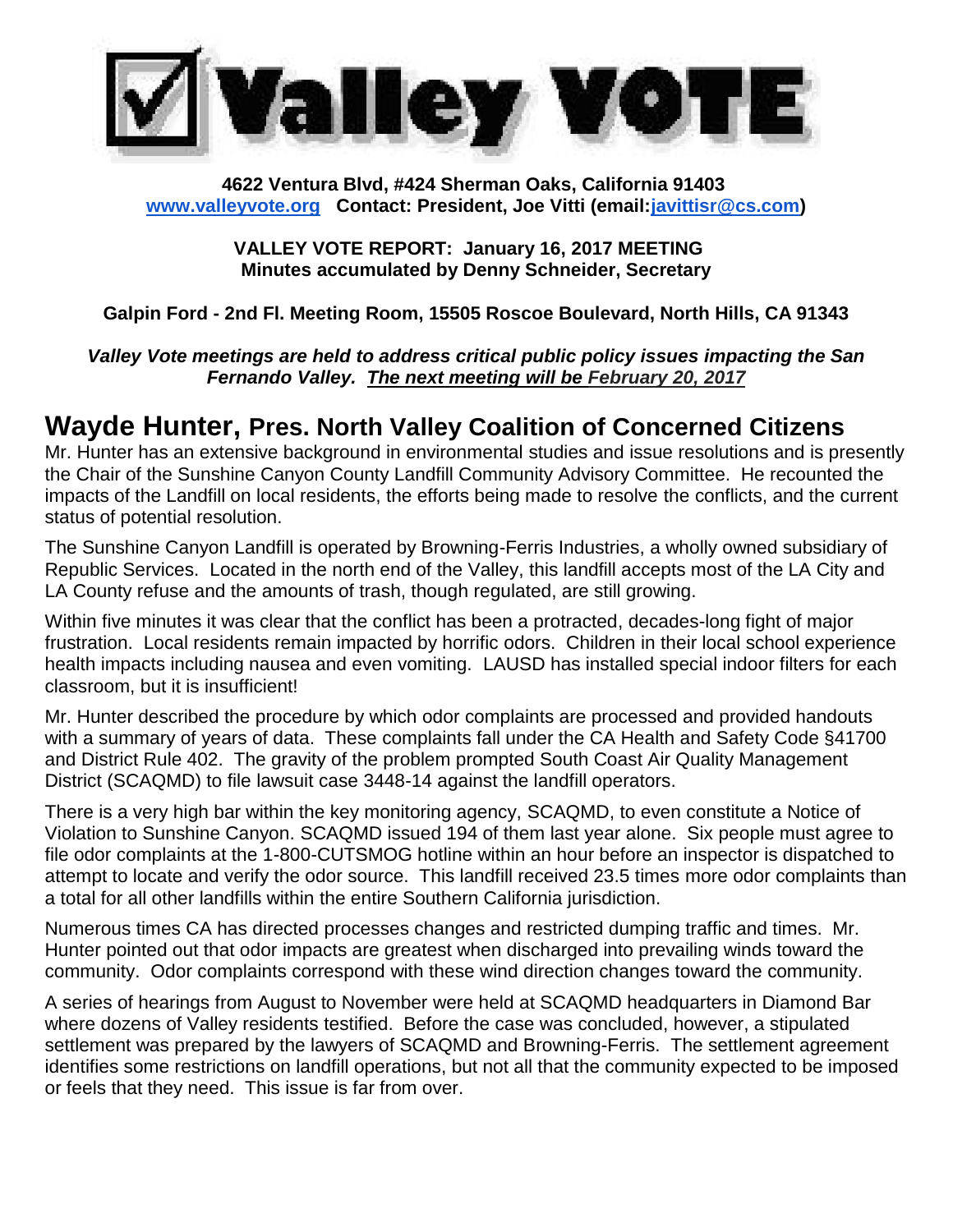# **Valley VOTE Member Reports**

#### **Government's Ironic Housing Costs - Victor N. Viereck**

At a time with so many homeless people, and a lack of what's called affordable housing, it's ironic to discover what is causing the problem. While governmental officials (including elected officials) complain about so many homeless people and strive to do something they think would increase available housing, their supposed solutions to the problem are what make it worse.

Before the 1986 Federal Tax Reform Act there certainly was not as low of a supply of so called Affordable Housing. The 1986 Federal Tax Reform Act eliminated a tax shelter that motivated people to invest in apartments. It changed the depreciable life of rental housing to 27 ½ years from 19 years, and limited the amount of loss that could be written off each year.

The Los Angeles Rent Stabilization Ordinance (RSO), started in 1979, prevents the ability of apartment owners to cover all cost increases, discouraging investment in housing. No more than half of the cost (excluding interest) of improving the property can be recovered by pass through to the tenants. For newer tenants, passing through additional costs does not make sense.

Starting somewhat in 2017, but fully in 2018, the City of Los Angeles will be requiring apartment owners to provide the city's housing department (HCID) information by apartment address and number the current rent of each apartment, and what date that rent became effective. That process takes time (and money if a management company is doing the paper and/or computer work). It also will take a lot of time for city employees to accumulate and record. While there is not yet a fee to cover that cost, it's obvious that the city will try to assess apartment owners, tenants, or both for the cost. That's another potential housing cost increase.

Upcoming very soon is the significant cost increase of the City of Los Angeles' exclusive trash hauling. The city will have one separate trash hauling company for each of 11 franchise zones, and will annually collect \$35 million in franchise fees from the trash hauling companies, which will be passing that cost, and much more to the apartment owners and commercial property owners. While the city officials express their supposed concern about the lack of affordable housing, they continue to ignore the high costs they impose on housing providers.

*Victor N. Viereck [818-985 9174](tel:(818)%20985-9174)*

### **Neighborhood Initiative (Mar. 7 ballot) - David DeVoss**

The Neighborhood Initiative listed as Measure S on the March 7, 2017 ballot hopes to implement a twoyear moratorium on mega-construction projects that create traffic, displace longtime residents and destroy neighborhoods all for the sake of building luxury condos and offices. The two years would be used to update residential and commercial zoning that is 50 years out of date. City planners, developers and city councilmen have used obsolete zoning as an excuse to grant exemptions and variances on an ad hoc basis that fuels the city's "pay to play" political culture.

The initiative mandates several needed reforms. Right now developers can minimize the disruption their projects cause by writing their own Environmental Impact Reports. Measure S requires that potential traffic and environmental degradation be assessed by independent experts and the assessments be paid for by the developers themselves. Prior to the start of construction, developers will have to show that their projects do not burden the community with parking and traffic gridlock.

Today, developers make cash donations to city politicians, who then go into closed door meetings and agree not to enforce existing regulations. Measure S would try to curtail this "pay to play" atmosphere by forcing meetings into the open and insisting the city council follow its own rules.

Big developers are waging a campaign of disinformation, saying Measure S will prevent the city from building affordable housing, despite the fact that Measure S has no effect on affordable housing. Also they insist the moratorium on massive development will cost jobs. This is unlikely since Mayor Garrett already has said the recently passed \$120 million in mass transit improvements will create 465,000 jobs.

*David DeVoss - [wwweastwestnewsservice.com](http://wwweastwestnewsservice.com/)*